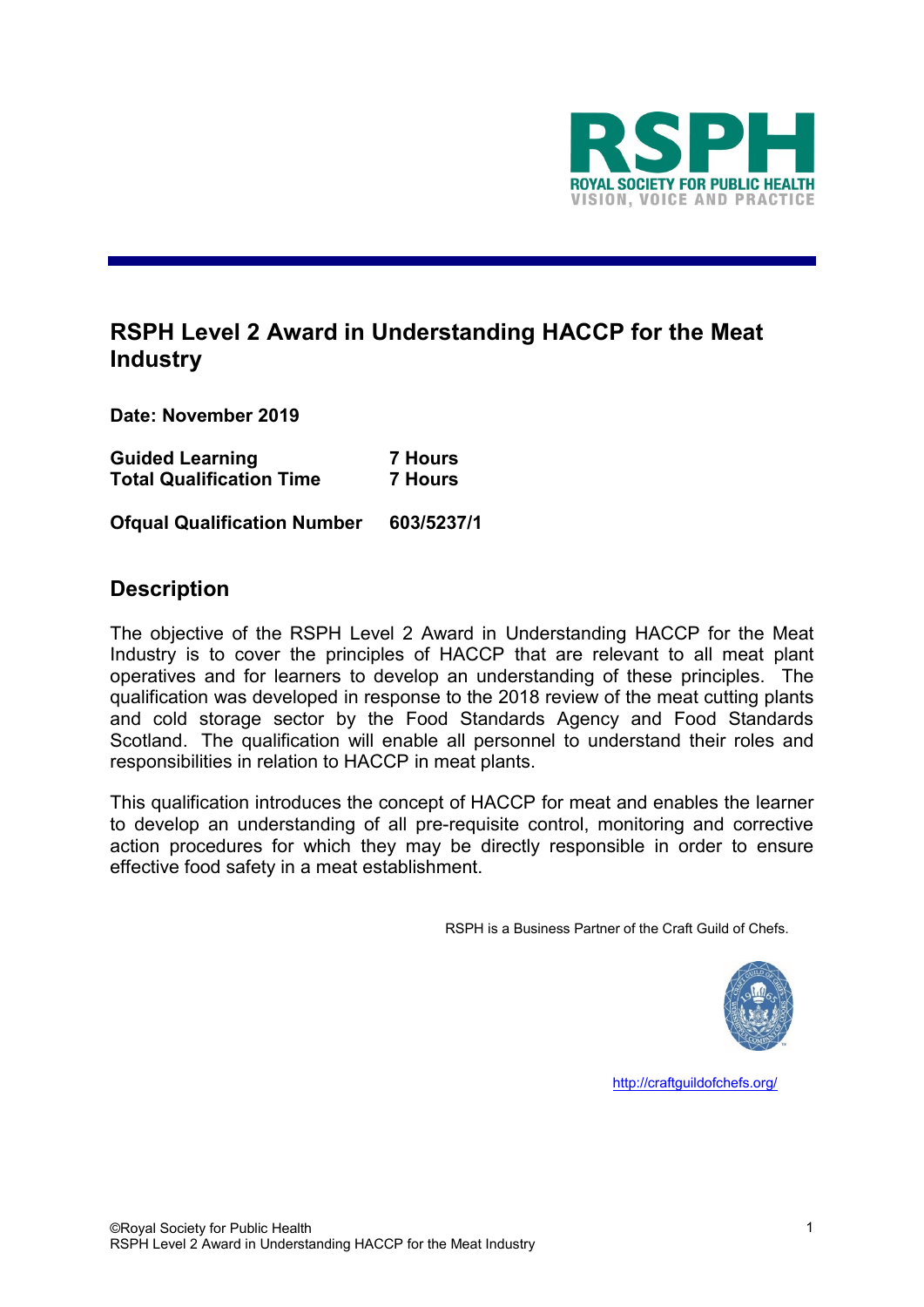# **Content:**

| <b>Summary of Outcomes</b><br>Content<br>Assessment                                                                                                                                                                            | 5                     |
|--------------------------------------------------------------------------------------------------------------------------------------------------------------------------------------------------------------------------------|-----------------------|
| <b>Centre Guidance</b>                                                                                                                                                                                                         | 5                     |
| Recommended Prior Learning<br><b>Special Assessment Needs</b><br><b>National Occupational Standards</b><br>Recommended qualifications and experience of tutors<br><b>Progression Opportunities</b><br><b>Other Information</b> | 5<br>5<br>5<br>5<br>6 |

**Page**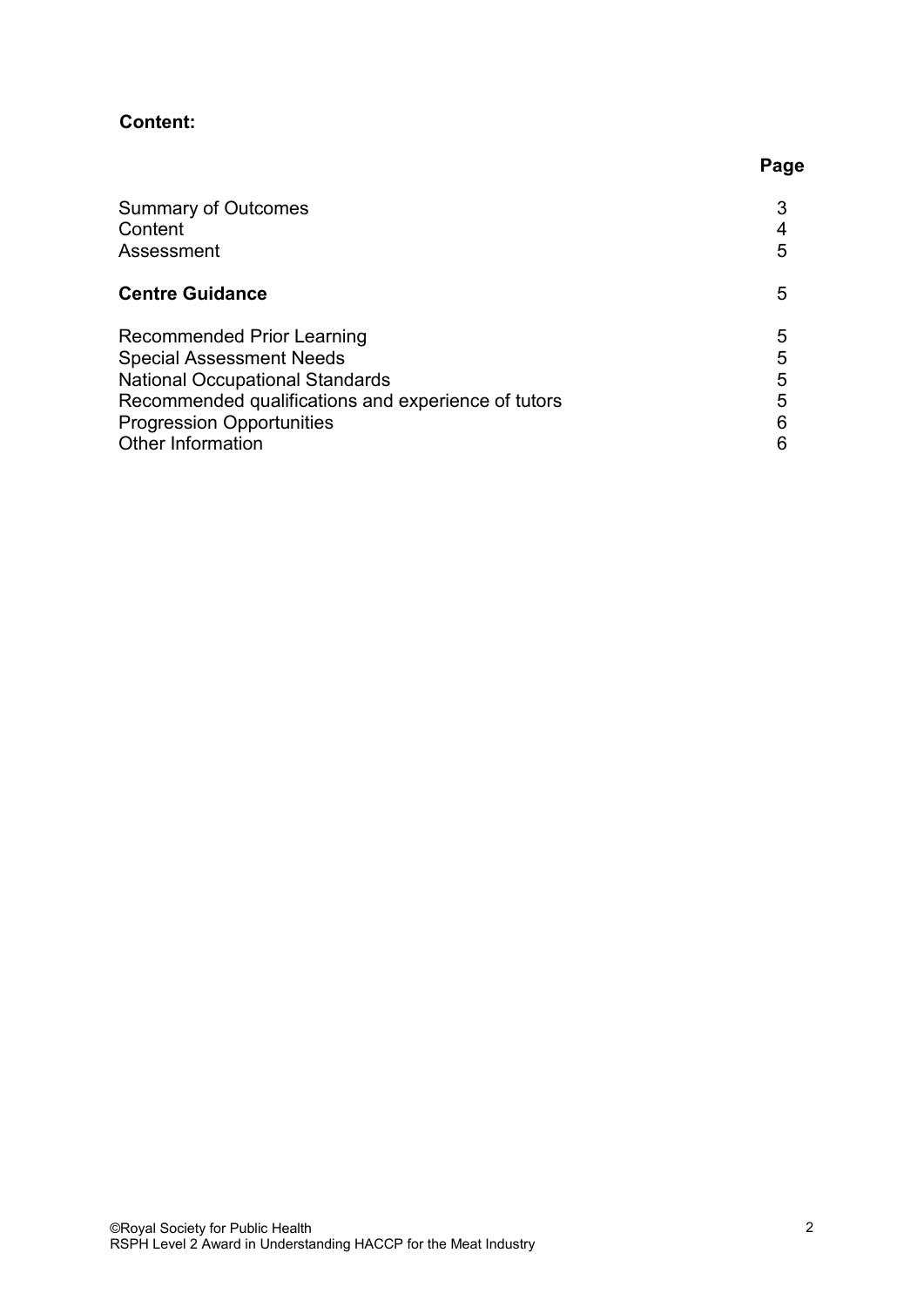# **Unit: Overview of HACCP in meat establishments**

Unit Level: 2 Unit reference number: A/617/5237/1

# **Summary of Outcomes:**

### **To achieve this qualification, a candidate must:**

- 1. **Understand the purpose of HACCP in meat establishments,** *with reference to:*
- 1.1 Why HACCP was developed
- 1.2 The importance of HACCP systems within the meat industry
- 1.3 The meaning of terms used in the HACCP system
- 2. **Understand prerequisites and principles of HACCP in meat establishments,** *with reference to:*
- 2.1 The prerequisite programmes that need to be in place in a meat establishment before the HACCP plan is developed
- 2.2 The process of developing a HACCP plan for meat establishments based on CODEX HACCP Principles

Candidates successfully achieving this unit will have knowledge and understanding of facts, procedures and ideas for HACCP for Meat Plants, in order to complete welldefined tasks and address straight-forward problems. They will be able to interpret relevant information and ideas and will be aware of a range of information that is relevant to meat plants.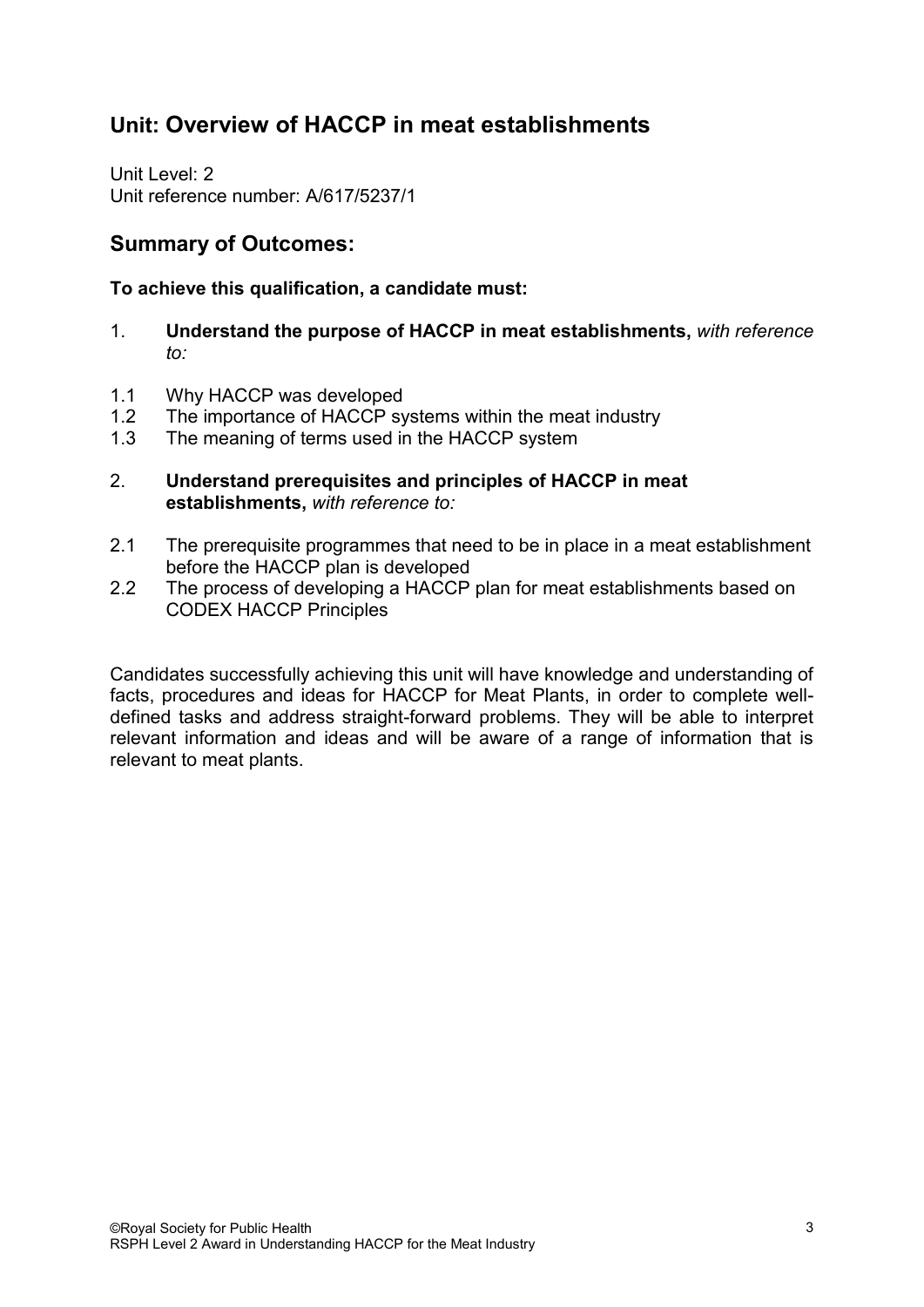# **Content:**

### 1. **Understand the purpose of HACCP in meat establishments**

- 1.1 *Why HACCP was developed:* HACCP explained as a systematic approach to food safety management in meat establishments; need for and benefits of systems that control the safety of meat and meat products; origins and reasons for development of HACCP.
- 1.2 *The importance of HACCP systems within the meat industry:* Legal requirements for meat establishments concerning HACCP and the control of food safety hazards (EC Regulation 852/2004 on the hygiene of foodstuffs and Regulation 853/2004 on specific hygiene rules for food of animal origin; contribution of HACCP to a "Due Diligence" defence for meat establishments.
- 1.3 *The meaning of terms used in the HACCP system:* HACCP plan; process flow diagram; hazard and hazard analysis; risk; significant hazards; control measures; critical control point; critical limit; monitoring; corrective action; validation and verification, associated documentation and review.

### 2. **Understand prerequisites and principles of HACCP in meat establishments**

- 2.1 *The prerequisite programmes that need to be in place in a meat establishment before the HACCP plan is developed:* Prerequisite programmes within a meat establishment including training, personal hygiene, buildings and equipment, cleaning and disinfection procedures, pest management and waste management systems, labelling, traceability and recall procedures.
- 2.2 *The process of developing a HACCP plan for meat establishments based on CODEX HACCP Principles:* The HACCP team; product descriptions and intended use; process flow diagram; confirmation of flow diagram; identification of hazards; determination of the significant hazards and the control measures for each; identification of critical control points and their critical limits; monitoring systems, corrective actions, validation and verification procedures and record keeping.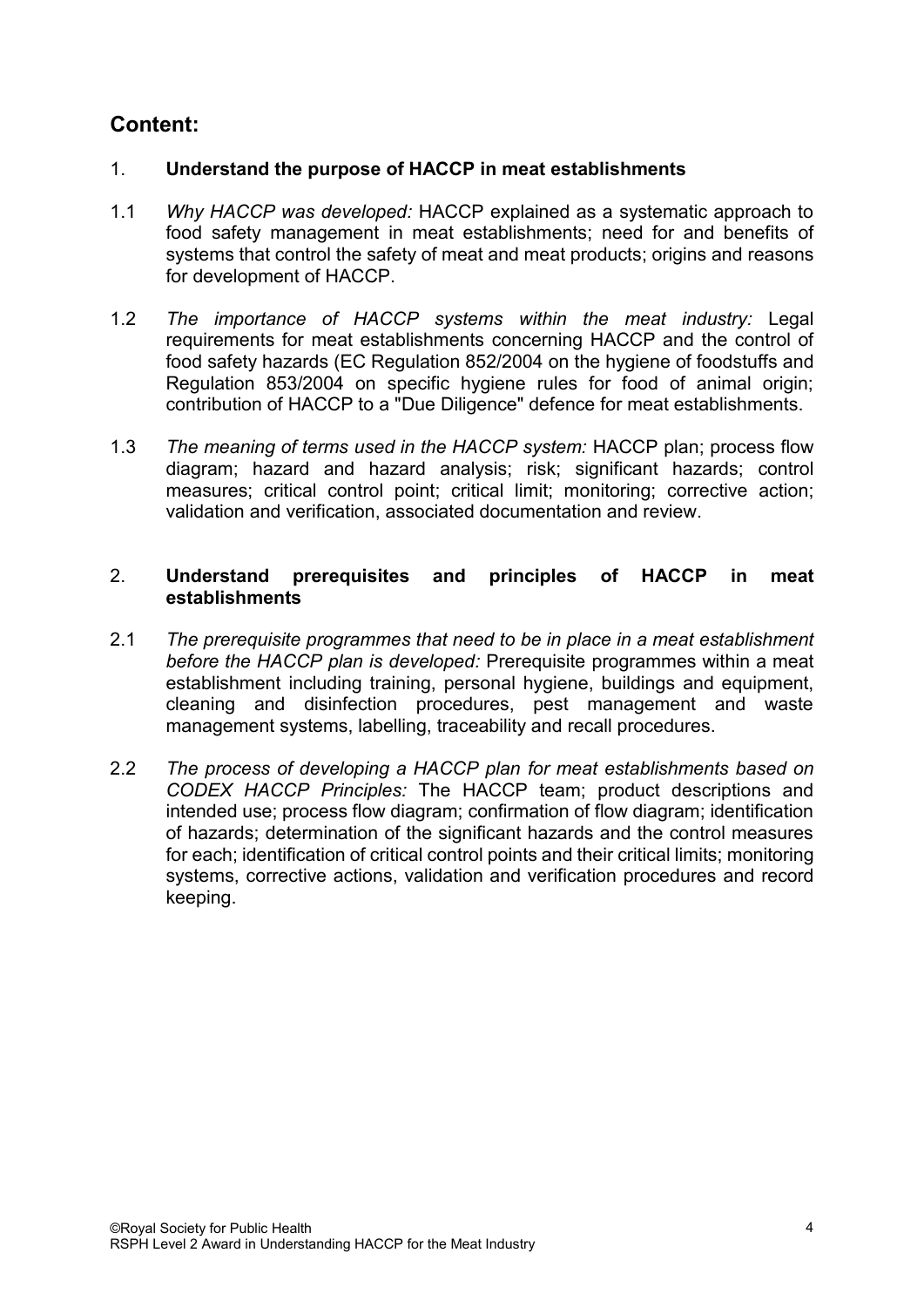### **Assessment:**

The knowledge and understanding of the candidates is assessed by a 45-minute multiple-choice examination consisting of 20 questions. A candidate who is able to satisfy the learning outcomes will have attained a score of at least 14 marks in the examination. The assessment is graded as Pass or Fail. Strong performance in some areas of the qualification content may compensate for poorer performance in other areas.

The multiple choice examination is provided by RSPH.

### **Centre Guidance**

### **Suggested Reading**

Donaldson, R.J. 2010. Essential Food Hygiene (4<sup>th</sup>Edition) Royal Society for Public Health Level 2 Food Safety Tutor Pack *Codex Alimentarius:* Codex Alimentarius Commission [www.codexalimentarius.net](http://www.codexalimentarius.net/)

### **Recommended Prior Learning:**

There are no recommended prior learning requirements for this qualification.The possession of a qualification in food hygiene, such as The RSPH *Level 2 Award in Food Safety for Food Manufacturing or RSPH Level 2 Award in Food Safety and Hygiene* would be advantageous but is not essential.

#### **National Occupational Standards:**

This qualification is mapped to the following National Occupational Standards:

| IMPFS130K   | Understand how to analyse and control food safety hazards and<br>risks in food and drink operations |
|-------------|-----------------------------------------------------------------------------------------------------|
| IMPFS124K   | Understand how to manage food safety in food and drink<br>operations                                |
| IMPFS122Kv1 | Understand analysis and control of food safety hazards and risks<br>in manufacture                  |

#### **Special Assessment Needs:**

Centres that have candidates with special assessment needs should consult the RSPH's Reasonable Adjustments and Special Consideration Policy, this is available from the RSPH and the RSPH's web site [www.rsph.org.uk](http://www.rsph.org.uk/)

#### **Recommended Qualifications and Experience of Tutors/Trainers:**

The RSPH would expect that tutors have teaching/training experience and a qualification in a relevant subject area, but recognises that experienced teachers can often compensate for a lack of initial subject knowledge, or experienced practitioners for a lack of teaching experience. It is, however, recommended that tutors/trainers have experience of implementing and maintaining HACCP systems.